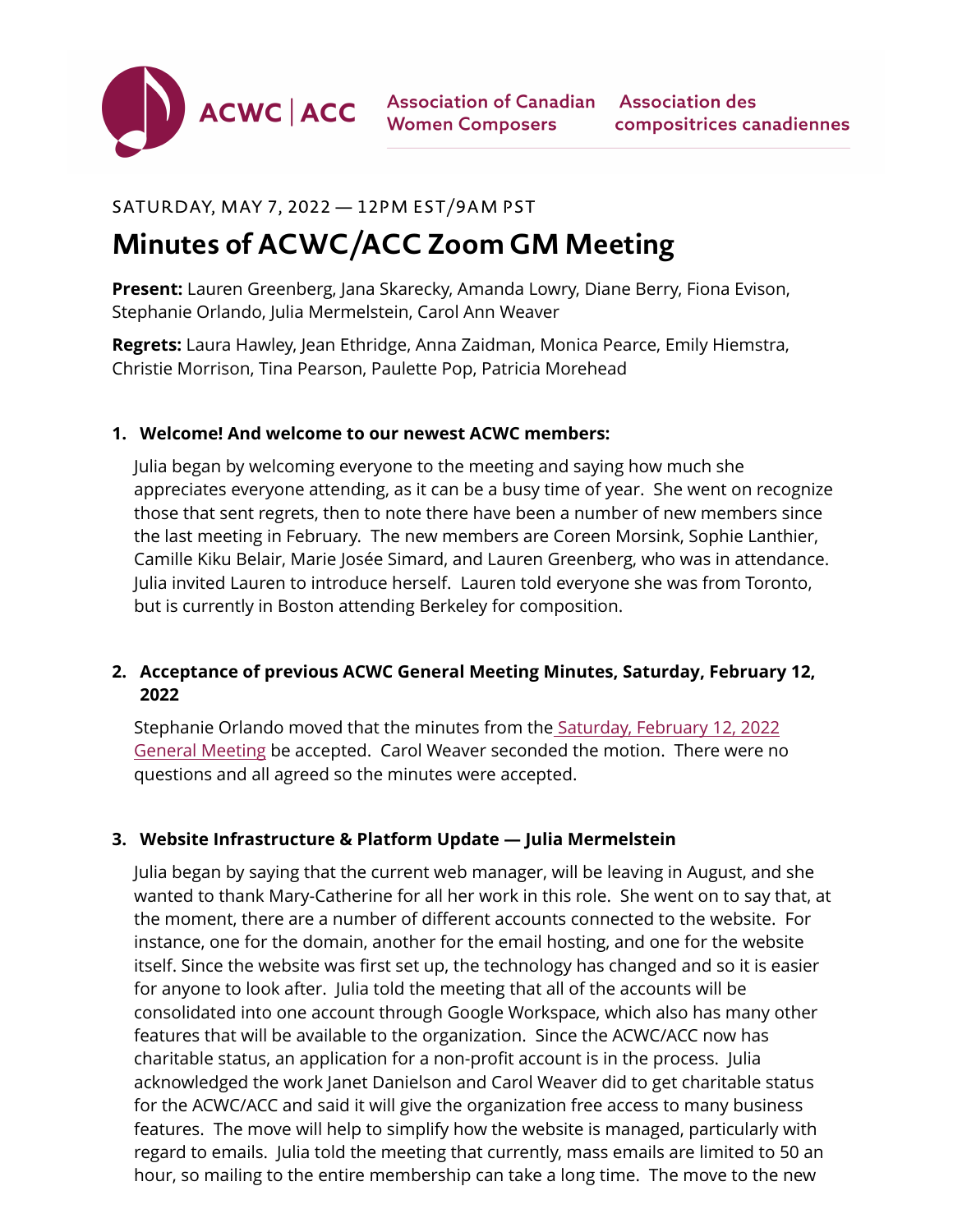platform, called Squarespace, will be done during July so Mary-Catherine will still be available if questions or problems arise. Julia told everyone that moving the website will make it easier for the membership to manage, and the money saved will be moved back into concert and initiative funding. Another advantage that Julia discussed was the ability to make the website available in French or English, a visitor to the site would be able to choose which language to view the site in. Carol asked if the current translations would remain available on the site. Julia responded that they would remain as part of the French language version, in essence be on a parallel site.

#### **a. Website Redesign — Emily Hiemstra**

Emily was unable to attend the meeting but had prepared a video discussing the redesigning of the website. In the video, Emily thanked Mary-Catherine for all the work she has done on the website, and went on to say she is excited about the possibilities of using Squarespace, which will be more user friendly, enabling more members to help with managing the site. The month of July will be spent by Julia, and Emily with Sophie Dupuis as a Francophone advisor, choosing a new template for the site, as well as updating and moving things from the current site. Once the video finished, Carol asked who would be taking charge of the website. Julia replied that the task of posting would initially be shared among board members, with the possibility of creating a volunteer team to take over, in the future. Carol congratulated Julia on the change and the ability to keep the management within the organization.

## **4. Brief Update From Chair — Julia Mermelstein**

In giving her update, Julia told the meeting she wanted to report on the progress of achieving various goals that had been outlined at the beginning of the year. The main goals are to bring more voices into the organization and to connect more with those outside. Currently the ACWC/ACC is working on initiatives to help achieve both those goals. Julia said that the new website, and the improvement in the organization's online presence is part of that. Another is the new process of filling the various roles in the organization. The ACWC/ACC will need a new secretary in August, for which applications are now being accepted and an information session was held. Julia acknowledged that this is a new process, it will take time to get it right, and that at the moment these new methods are being tried out. The hope is that having a more transparent, informed, and clear process will help to create a more inclusive board, and a more engaged membership. Julia noted the gap between the number of members and those who are volunteering and said the task of making sure members feel engaged and excited about getting involved is a shared responsibility.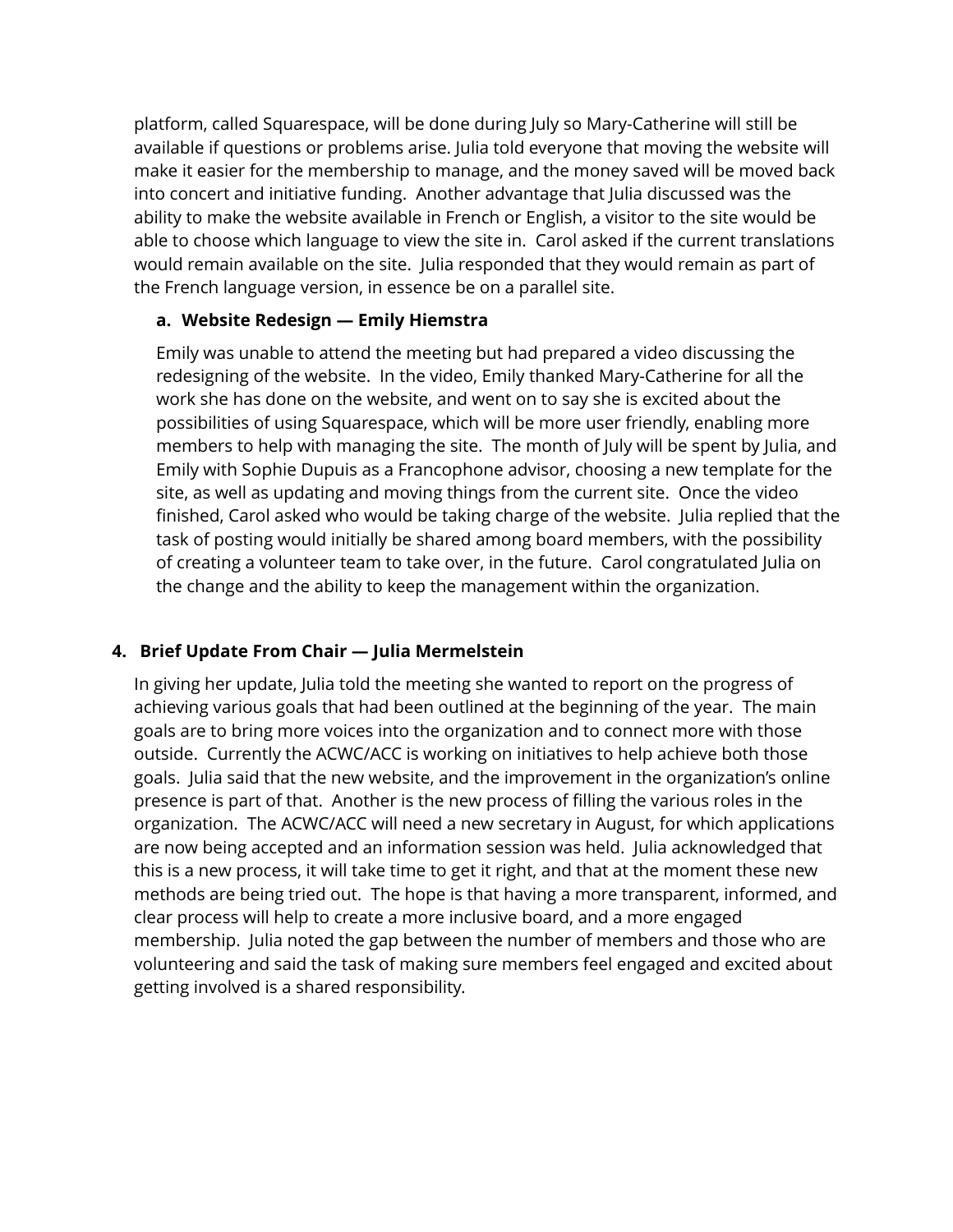## **5. Applications Open For Next Secretary — Diane Berry**

Diane began by saying that she has been secretary for four years now, two of which she was also chair of the anniversary committee, and that she feels it's time to take a break. She told the meeting that she enjoyed the connections she was able to make as secretary, and the communication with members that she would not have had otherwise. Diane went on to say that the work of secretary tends to be busy, at certain times, for instance the weekend of the meetings, and the work involved with the initiatives fund, but quiet at others. In finishing up she thanked Carol for the support she had been given and said that it had been good to work with her. Diane also added that any new secretary would enjoy working with Julia.

## **6. Brief Board Reports**

# **a. Treasurer Report – Amanda Lowry**

Amanda began by saying this will be a short report. She told everyone that the bank balance is healthy, relaying the separate amounts for the Roberta Stephen Fund, as well as the general funds, adding that the Roberta Stephen Fund has increased recently. The general funds will ensure that the ACWC/ACC is on track to meet its budget when the fiscal year ends in June.

# **b. Secretary Report – Diane Berry**

Diane reported that things have been running smoothly, and that she has been spending time updating some of the membership information, and organizing the files so they would be ready to pass on to the new secretary.

# **c. SoundBox Report – Stephanie Orlando**

Stephanie told the meeting that things have been running smoothly and that she has been asking members to include links for event announcements. She said that would enable other members to get more information if it were happening in their area and they were able to attend. Stephanie said the she would appreciate more information on opportunities and encouraged members to send in anything they knew of that might be of interest to other members.

# **d. Journal Editor Report – Fiona Evison**

Fiona told the meeting that the deadline for the next journal is next week and observed that many on the call would be submitting. She is excited about moving the email to a new platform that will make it easier for her send emails to all the members.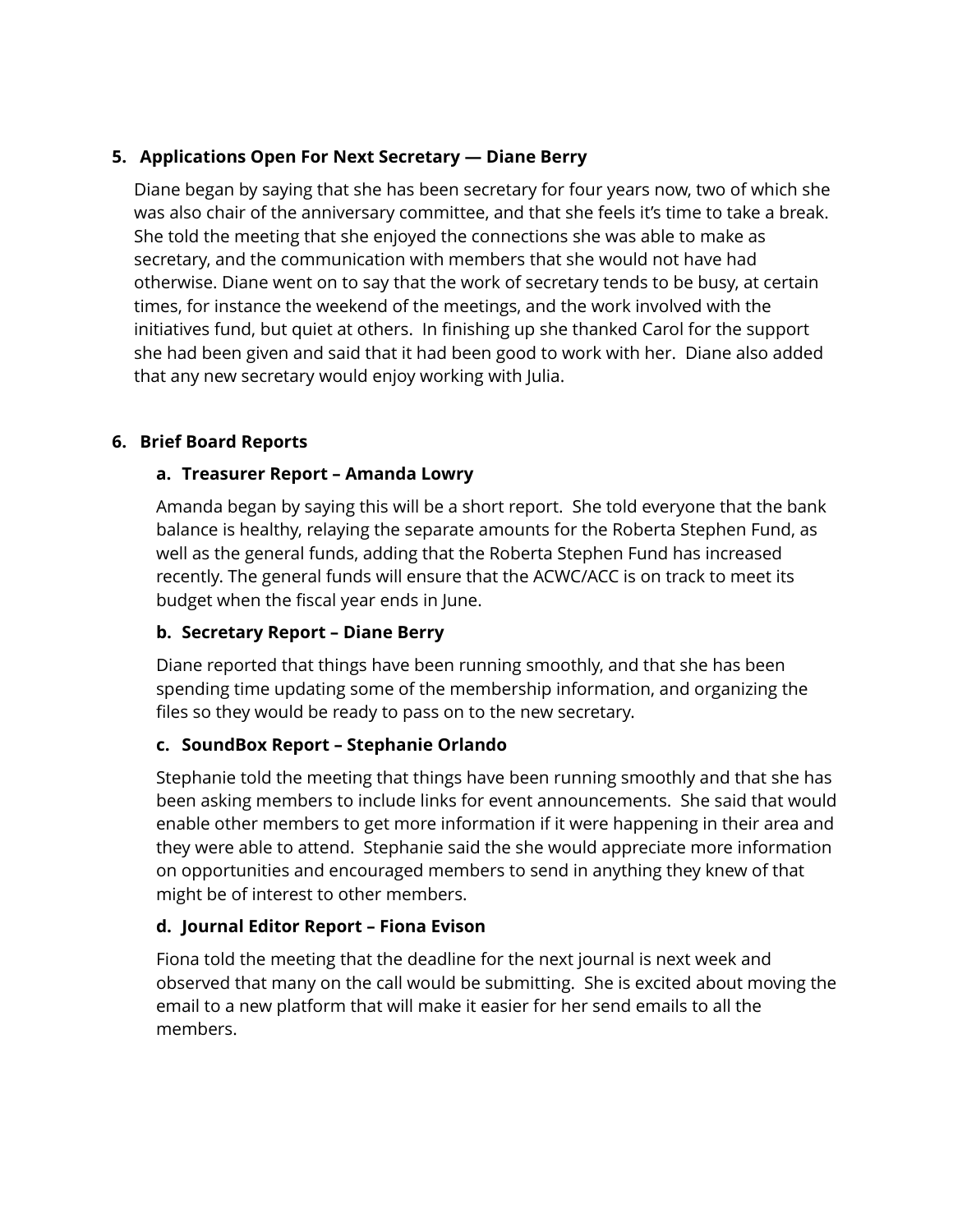#### **e. Outreach Manager – Emily Hiemstra**

There was another video from Emily in which she gave her report as outreach manager, telling everyone the season has been good for social media events and thanking the volunteers on her outreach team. She said there has been a special focus on promoting events and association news, such as the winner of the Initiatives Fund. Emily concluded by saying that if anyone has questions about the ACWC/ACC social media, or suggestions, the team would love to hear from them.

#### **f. Webpage - Mary-Catherine Pazzano**

Mary-Catherine was unable to attend the meeting, so she too put together a short video in order to make her report. She told everyone that most of her time had been spent on regular management of the website, as well as preparing to pass the duties over to other ACWC/ACC members. She has also spent time making sure Julia has all the necessary information on how things work on the website, particularly behind the scenes. Mary-Catherine said she has continued to post the playlists, and clean up the site overall. She ended by suggesting that take down dates be considered for material that gets posted as it is hard for her to know how long things should remain on the website.

## **7. Update on ACWC Online Educational Music Catalogue — Stella ter Hart**

Julia read out Stella's report, as she was unable to attend the meeeting. Stella reported that there was a strong response from members to the call for music for the catalogue. Members sent in descriptions, links, levels and other information on over 200 works. Stella did point out that a majority of the music listed is for piano, and currently there is a dearth of works for band, strings, small ensembles etc. The template for submission is on the website and was used by all of those that submitted. Pieces will be grouped by level and listed in alphabetical order. Julia said that an email will go out to members to let them know of the opportunity to contribute to the catalogue. Jana asked if it was too late to add descriptions of works already submitted. Julia said she thought it would be possible, as Stella was still working with a word document, which is easy to edit. The catalogue will be in the form of a pdf when it is posted.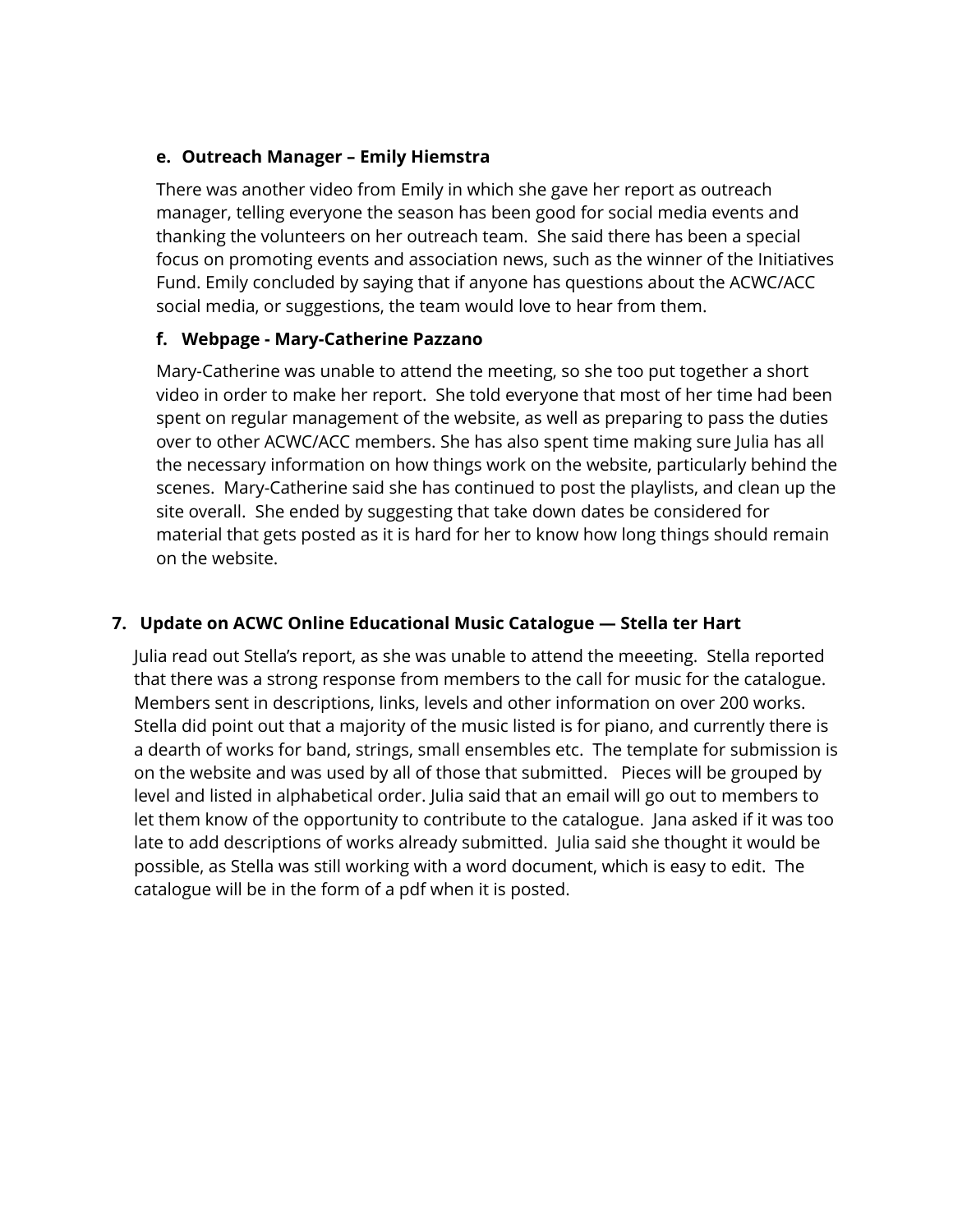#### **8. SoundCloud Report — Amanda Lowry**

Amanda reported that since January there has been a new format for the playlists. She has received one or two submissions by email and has completed the list by re-sharing works that are posted by members who are following the ACWC/ACC on SoundCloud. Amanda told the meeting this seems to be working well and is more manageable in terms of time and effort compared to what was done during the anniversary year. She added that it is harder to get stats on the playlist this way and would like to know if people are listening to the list and if the flow seems to be fine. Julia said she feels it is a good platform and a unique way to listen to everyone's music. Amanda added that she has been going through the membership list, in order to find, and link the ACWC/ACC SoundCloud page to those pages of members, though, in the case of members with common names, it is hard for her to know if she has the right person's page.

#### **9. 2022 ACWC Initiatives Fund Winning Project — Monica Pearce**

Julia began by saying it was a competitive year for the Initiatives fund, that there were a number of good applications and many projects that were worthy of support. The decision was a difficult one for the judges, but this year's fund will go to Monica Pearce. Monica was unable to attend so she put together a vide to tell the meeting about herself and her project. Monica told us that she is currently living in Brownsville Texas, but lived in Toronto for many years and is originally from P.E.I. She first came across the ACWC/ ACC when she was working for the Canadian League of Composers. Most of her work is in chamber music, vocal music, opera, and many works that include toy piano. This project, which is part of a larger project, is for voice and percussion, a favourite combination for Monica. The work will be for two musicians in Brownsville, and is the third in a series in which each piece is inspired by the work of visual artist. Monica continued by saying she will be working on the piece over the summer and there will be a performance in September or October. She also wanted to thank the ACWC/ACC for their support.

# **10. Member info – comments from participating members about your recent, current work (one sentence!)**

*Lauren Greenberg* has finished up her term at school and is not working on anything specific at the moment, though she has just finished three violin pieces which were performed, with a recording available soon. She has also recently finished a rag for piano solo*.*

*Carol Ann Weaver* has been responding to much of the current crises in the world, particularly that of Ukraine. She has been writing a piece entitled 'Singing to the Children', which has just been premiered. It will be performed again later in the week, by a choir and will be to honour the people of Ukraine.